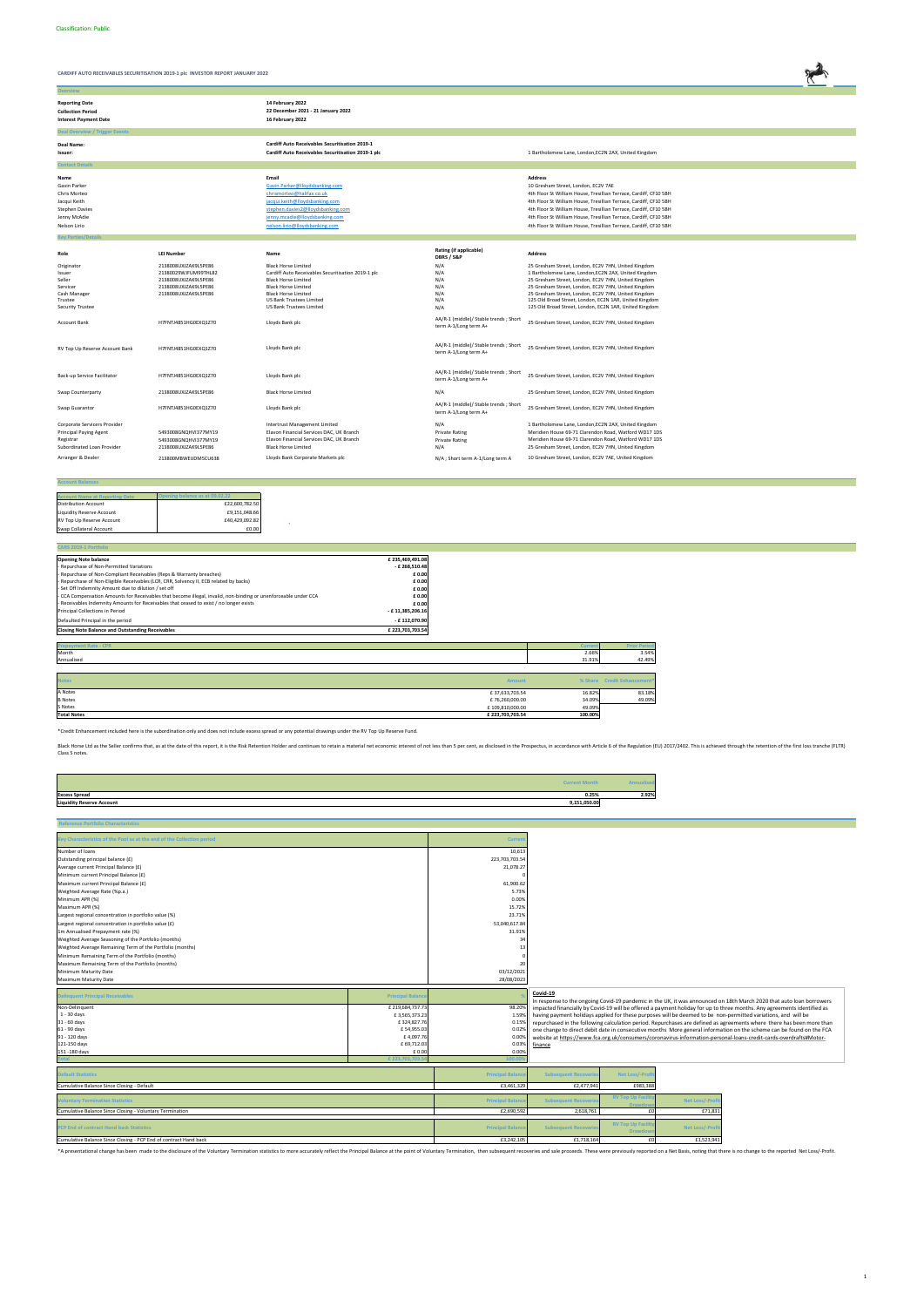**Blackhorse Portfolio Data - Stratification Tables Unaudited Stratification Tables as at 21 January 2022**

|                                                          |                              |                                        | <b>Current Period</b>      |                  |                     |
|----------------------------------------------------------|------------------------------|----------------------------------------|----------------------------|------------------|---------------------|
| <b>Contract Type</b>                                     | <b>Number</b>                | $\frac{Q}{A}$                          | Value (GBP)                | $\frac{9}{6}$    | <b>Balloon Amou</b> |
| Personal Contract Purchase (PCP)                         | 10,613                       | 100.00%                                | 223,703,704                | 100.00%          | 185,457,375         |
|                                                          | 10,61                        | 100.                                   | 223,703,70                 | 100              |                     |
| <b>Finance Type</b>                                      |                              | <b>Current Period</b>                  |                            |                  |                     |
|                                                          | <b>Numbe</b>                 |                                        | <b>Value (GBP)</b>         | 77.11%           |                     |
| New Cars<br><b>Used Cars</b>                             | 6,756<br>3,857               | 63.66%<br>36.34%                       | 172,497,430<br>51,206,274  | 22.89%           |                     |
|                                                          | 10,613                       | 100.009                                | 223,703,704                | 100.00           |                     |
|                                                          |                              | <b>Current Period</b>                  |                            |                  |                     |
| <b>Geographic Distribution</b>                           | <b>Numbe</b>                 |                                        | Value (GBP)                |                  |                     |
| <b>GREATER LONDON</b>                                    | 1,117                        | 10.52%                                 | 27,429,486                 | 12.26%           |                     |
| SOUTH EAST                                               | 2,467                        | 23.25%                                 | 53,040,618                 | 23.71%           |                     |
| SOUTH WEST<br><b>EAST ANGLIA</b>                         | 1,091<br>373                 | 10.28%<br>3.51%                        | 20,494,804<br>7,415,093    | 9.16%<br>3.31%   |                     |
| <b>EAST MIDLANDS</b>                                     | 669                          | 6.30%                                  | 14,073,670                 | 6.29%            |                     |
| <b>WEST MIDLANDS</b>                                     | 1,462                        | 13.78%                                 | 31,706,654                 | 14.17%           |                     |
| <b>NORTHERN</b>                                          | 685                          | 6.45%                                  | 13,461,441                 | 6.02%            |                     |
| <b>NORTH WEST</b><br>YORKSHIRE & HUMBERSIDE              | 1,329<br>1,018               | 12.52%<br>9.59%                        | 27,050,318<br>21,429,628   | 12.09%<br>9.58%  |                     |
| SCOTLAND                                                 | 5                            | 0.05%                                  | 119,093                    | 0.05%            |                     |
| WALES                                                    | 396                          | 3.73%                                  | 7,463,370                  | 3.34%            |                     |
| OTHER<br>ЮT.                                             | $\overline{1}$<br>10,613     | 0.01%                                  | 19,529<br>223,703,7        | 0.01%            |                     |
|                                                          |                              |                                        |                            |                  |                     |
| <b>Vehicle Make</b>                                      |                              | <b>Current Period</b>                  |                            |                  |                     |
|                                                          | <b>Numbe</b>                 |                                        | Value (GBP)                |                  |                     |
| <b>LAND ROVER</b><br><b>JAGUAR</b>                       | 4,865<br>2,586               | 45.84%<br>24.37%                       | 135,531,526<br>56,235,640  | 60.59%<br>25.14% |                     |
| MERCEDES-BENZ                                            | 622                          | 5.86%                                  | 9,223,336                  | 4.12%            |                     |
| VAUXHALL                                                 | 447                          | 4.21%                                  | 3,047,497                  | 1.36%            |                     |
| FORD                                                     | 402                          | 3.79%                                  | 2,844,380                  | 1.27%            |                     |
| <b>BMW</b><br><b>AUDI</b>                                | 173<br>147                   | 1.63%                                  | 2,413,970                  | 1.08%<br>0.94%   |                     |
| <b>TESLA</b>                                             | 37                           | 1.39%<br>0.35%                         | 2,098,184<br>1,688,406     | 0.75%            |                     |
| <b>HYUNDAI</b>                                           | 209                          | 1.97%                                  | 1,624,291                  | 0.73%            |                     |
| VOLKSWAGEN                                               | 157                          | 1.48%                                  | 1,417,757                  | 0.63%            |                     |
| KIA                                                      | 163                          | 1.54%                                  | 1,409,119                  | 0.63%            |                     |
| NISSAN<br>FIAT                                           | 132<br>138                   | 1.24%<br>1.30%                         | 1,088,342<br>745,339       | 0.49%<br>0.33%   |                     |
| RENAULT                                                  | 79                           | 0.74%                                  | 572,408                    | 0.26%            |                     |
| VOLVO                                                    | 29                           | 0.27%                                  | 446,959                    | 0.20%            |                     |
| <b>CITROEN</b>                                           | 74                           | 0.70%                                  | 439,820                    | 0.20%            |                     |
| PEUGEOT                                                  | 67                           | 0.63%                                  | 418,217                    | 0.19%<br>0.17%   |                     |
| SEAT<br><b>HONDA</b>                                     | 51<br>35                     | 0.48%<br>0.33%                         | 373,612<br>350,165         | 0.16%            |                     |
| MAZDA                                                    | 37                           | 0.35%                                  | 341,399                    | 0.15%            |                     |
| <b>OTHER</b>                                             | 163                          | 1.54%                                  | 1,393,336                  | 0.62%            |                     |
| <b>TOTAL</b>                                             | 10,613                       | 100.00%                                | 223,703,704                | 100.009          |                     |
| <b>Outstanding Principal (£)</b>                         |                              | <b>Current Period</b>                  |                            |                  |                     |
|                                                          | <b>Numbe</b>                 |                                        | Value (GBP)                |                  |                     |
| $0.0000 \le 4,999.99$<br>$5,000.00 \leq 9,999.99$        | 477<br>1,602                 | 4.49%<br>15.09%                        | 1,849,447<br>11,676,809    | 0.83%<br>5.22%   |                     |
| $10,000.00 \leq 14,999.99$                               | 1,103                        | 10.39%                                 | 13,695,850                 | 6.12%            |                     |
| $15,000.00 \leq 19,999.99$                               | 1,518                        | 14.30%                                 | 26,876,876                 | 12.01%           |                     |
| $20,000.00 \le 24,999.99$                                | 2,821                        | 26.58%                                 | 63,781,640                 | 28.51%           |                     |
| $25,000.00 \le 29,999.99$<br>$30,000.00 \leq 34,999.99$  | 1,184                        | 11.16%                                 | 31,895,702                 | 14.26%           |                     |
| $35,000.00 \leq 39,999.99$                               | 592<br>671                   | 5.58%<br>6.32%                         | 19,279,727<br>25,141,805   | 8.62%<br>11.24%  |                     |
| 40,000.00 <= 44,999.99                                   | 328                          | 3.09%                                  | 13,867,401                 | 6.209            |                     |
| 45,000.00 <= 49,999.99                                   | 206                          | 1.94%                                  | 9,761,016                  | 4.36%            |                     |
| $50,000.00 \leq 54,999.99$<br>$55,000.00 \leq 59,999.99$ | 95                           | 0.90%                                  | 4,955,619                  | 2.22%            |                     |
| $60,000.00 \leq 64,999.99$                               | 12<br>$\sqrt{4}$             | 0.11%<br>0.04%                         | 677,948<br>243,864         | 0.30%<br>0.11%   |                     |
| $65,000.00 \le 69,999.99$                                | $\mathsf 0$                  | 0.00%                                  | $\mathbf 0$                | 0.00%            |                     |
| 70,000.00 <= 74,999.99                                   | $\mathbf 0$                  | 0.00%                                  | 0                          | 0.00%            |                     |
| 75,000.00 <= 80,000.00                                   | $\mathbf 0$                  | 0.00%                                  | 0                          | 0.00%            |                     |
| 'OTAI                                                    | 10,613                       | 100.009                                | 223,703,704                | 100.00           |                     |
| <b>Seasoning (months)</b>                                |                              | <b>Current Period</b><br>$\frac{9}{6}$ |                            |                  |                     |
| $01 - 12$                                                | <b>Number</b><br>$\mathbf 0$ | 0.00%                                  | Value (GBP)<br>$\mathbf 0$ | 0.00%            |                     |
| 13-24                                                    | $\mathbf 1$                  | 0.01%                                  | 0                          | 0.00%            |                     |
| 25-36                                                    | 7,453                        | 70.23%                                 | 160,108,953                | 71.57%           |                     |
| 37-48                                                    | 3,157                        | 29.75%                                 | 63,594,750                 | 28.43%           |                     |
| 49-60<br><b>TOTA</b>                                     | $\overline{2}$<br>10,613     | 0.02%                                  | $\mathsf 0$<br>223,703,704 | 0.00%<br>00.00   |                     |
|                                                          |                              | <b>Current Period</b>                  |                            |                  |                     |
| <b>Remaining Term (months)</b>                           | <b>Number</b>                | %                                      | Value (GBP)                |                  |                     |
| $01 - 12$                                                | 4,724                        | 44.51%                                 | 97,900,544                 | 43.76%           |                     |
| $13 - 24$                                                | 5,889                        | 55.49%                                 | 125,803,160                | 56.24%           |                     |
| 25-36<br>37-48                                           | $\mathbf 0$<br>$\mathbf 0$   | 0.00%<br>0.00%                         | $\mathbf 0$<br>0           | 0.00%<br>0.00%   |                     |
| 49-60                                                    | $\mathsf 0$                  | 0.00%                                  | 0                          | 0.00%            |                     |
| 61 MONTHS                                                | $\mathsf 0$                  | 0.00%                                  | $\mathbf 0$                | 0.00%            |                     |
| <b>TOTAI</b>                                             | 10,613                       | 100.00%                                | 223,703,704                | 100.00           |                     |
| <b>Yield Distribution</b>                                |                              | <b>Current Period</b>                  |                            |                  |                     |
|                                                          | <b>Number</b>                | $\frac{1}{2}$                          | Value (GBP)                |                  |                     |
| <b>INTEREST FREE</b><br>$0.01\% - 0.99\%$                | 888<br>$\mathbf 0$           | 8.37%<br>0.00%                         | 13,188,459<br>$\mathbf 0$  | 5.90%<br>0.00%   |                     |
| 1.00% - 1.99%                                            | 8                            | 0.08%                                  | 324,430                    | 0.15%            |                     |
| 2.00% - 2.99%                                            | 21                           | 0.20%                                  | 772,848                    | 0.35%            |                     |
| 3.00% - 3.99%                                            | 833                          | 7.85%                                  | 23,478,805                 | 10.50%           |                     |
| 4.00% - 4.99%                                            | 889                          | 8.38%                                  | 21,680,211                 | 9.69%            |                     |
| 5.00% - 5.99%<br>6.00% - 6.99%                           | 3,931<br>1,292               | 37.04%<br>12.17%                       | 98,777,914<br>30,776,749   | 44.16%<br>13.76% |                     |
| 7.00% - 7.99%                                            | 638                          | 6.01%                                  | 9,357,637                  | 4.18%            |                     |
| 8.00% - 8.99%                                            | 394                          | 3.71%                                  | 5,624,269                  | 2.51%            |                     |
| 9.00% - 9.99%                                            | 955                          | 9.00%                                  | 11,082,646                 | 4.95%            |                     |
| 10.00% - 10.99%                                          | 514                          | 4.84%                                  | 6,297,022                  | 2.81%            |                     |
| 11.00% - 11.99%<br>12.00% - 12.99%                       | 101<br>111                   | 0.95%<br>1.05%                         | 1,152,919<br>941,669       | 0.52%<br>0.42%   |                     |
| 13.00% - 13.99%                                          | 30                           | 0.28%                                  | 206,157                    | 0.09%            |                     |
| 14.00% - 14.99%                                          | $\overline{7}$               | 0.07%                                  | 38,154                     | 0.02%            |                     |
| 15.00% - 15.99%                                          | $\mathbf{1}$                 | 0.01%                                  | 3,817                      | 0.00%            |                     |
|                                                          |                              | inn nr                                 |                            |                  |                     |

| <b>Balloon Amount (£)</b>    | <b>Number</b> | %       | Value (GBP) |         |
|------------------------------|---------------|---------|-------------|---------|
| <b>NO BALLOON</b>            | 0             | 0       | $\Omega$    |         |
| $0.01 \le 2,000.00$          | 27            | 0.25%   | 87,912      | 0.04%   |
| $2,000.00 \leq x = 3,999.99$ | 666           | 6.28%   | 3,223,922   | 1.44%   |
| $4,000.00 \leq 5,999.99$     | 941           | 8.87%   | 6,563,697   | 2.93%   |
| $6,000.00 \leq 7,999.99$     | 605           | 5.70%   | 5,819,330   | 2.60%   |
| $8,000.00 \leq 9,999.99$     | 514           | 4.84%   | 6,191,434   | 2.77%   |
| $10,000.00 \leq 11,999.99$   | 512           | 4.82%   | 7,482,127   | 3.34%   |
| $12,000.00 \leq 13,999.99$   | 596           | 5.62%   | 9,994,304   | 4.47%   |
| $14,000.00 \leq 15,999.99$   | 685           | 6.45%   | 12,904,504  | 5.77%   |
| $16,000.00 \leq 17,999.99$   | 834           | 7.86%   | 17,627,464  | 7.88%   |
| $18,000.00 \leq 19,999.99$   | 1,446         | 13.62%  | 33,100,734  | 14.80%  |
| $20,000.00 \le 21,999.99$    | 1,159         | 10.92%  | 28,449,706  | 12.72%  |
| $22,000.00 \le 23,999.99$    | 585           | 5.51%   | 15,473,395  | 6.92%   |
| $24,000.00 \le 25,999.99$    | 263           | 2.48%   | 7,741,114   | 3.46%   |
| $26,000.00 \le 27,999.99$    | 253           | 2.38%   | 8,200,141   | 3.67%   |
| $28,000.00 \le 29,999.99$    | 231           | 2.18%   | 7,947,501   | 3.55%   |
| $30,000.00 \leq 31,999.99$   | 240           | 2.26%   | 8,644,077   | 3.86%   |
| $32,000,00 \leq 33,999,99$   | 277           | 2.61%   | 10,458,238  | 4.68%   |
| $34,000.00 \leq 35,999.99$   | 283           | 2.67%   | 11,360,318  | 5.08%   |
| $36.000.00 \leq 37.999.99$   | 144           | 1.36%   | 6,134,995   | 2.74%   |
| $38,000.00 \leq 39,999.99$   | 134           | 1.26%   | 5,957,308   | 2.66%   |
| $>= 40,000.00$               | 218           | 2.05%   | 10,341,483  | 4.62%   |
| <b>TOTAL</b>                 | 10,613        | 100.00% | 223,703,704 | 100.00% |

٦

ī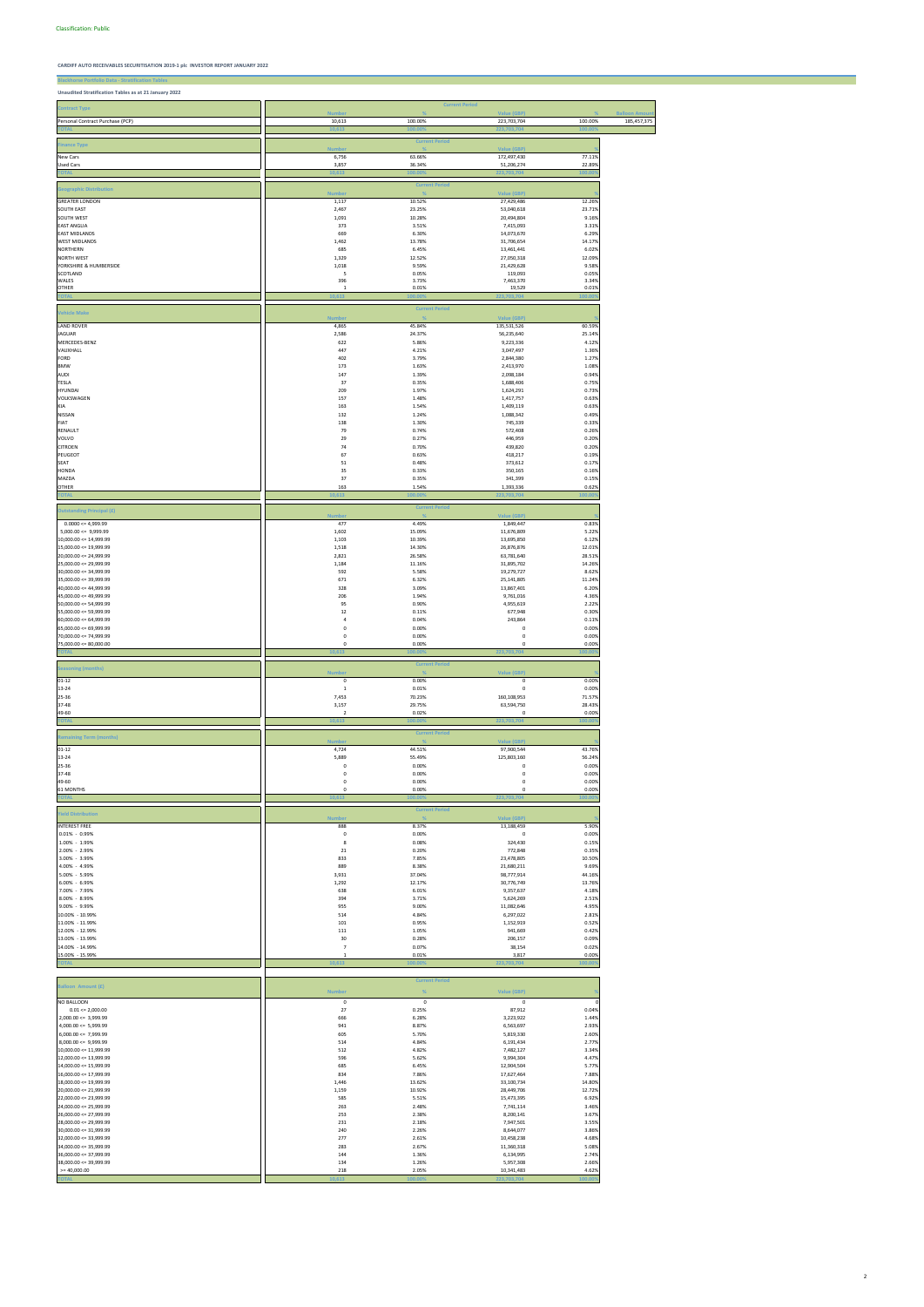| <b>Blackhorse Portfolio Data - Stratification Tables</b>         |                |         |                       |         |
|------------------------------------------------------------------|----------------|---------|-----------------------|---------|
| Unaudited Stratification Tables as at 21 January 2022 - (cont'd) |                |         |                       |         |
| PCP Balloon as a % of Original Balance                           |                |         | <b>Current Period</b> |         |
|                                                                  | <b>Number</b>  | %       | Value (GBP)           |         |
| $0.000 - 9.999$                                                  | 9              | 0.08%   | 47,378                | 0.02%   |
| 9.999 - 19.999                                                   | 8              | 0.08%   | 64,921                | 0.03%   |
| 19.999 - 29.999                                                  | 131            | 1.23%   | 1,014,348             | 0.45%   |
| 29.999 - 39.999                                                  | 1,405          | 13.24%  | 14,571,706            | 6.51%   |
| 39.999 - 49.999                                                  | 2,578          | 24.29%  | 44,290,003            | 19.80%  |
| 49.999 - 59.999                                                  | 3,277          | 30.88%  | 77,991,683            | 34.86%  |
| 59.999 - 69.999                                                  | 2,058          | 19.39%  | 54,607,286            | 24.41%  |
| 69.999 - 79.999                                                  | 786            | 7.41%   | 21,557,910            | 9.64%   |
| 79.999 - 89.999                                                  | 219            | 2.06%   | 5,680,168             | 2.54%   |
| 89.999 - 99.999                                                  | 127            | 1.20%   | 3,409,052             | 1.52%   |
| 100.000                                                          | 15             | 0.14%   | 469,249               | 0.21%   |
| <b>TOTAL</b>                                                     | 10,613         | 100.00% | 223,703,704           | 100.009 |
|                                                                  |                |         |                       |         |
| PCP Quarter of Maturity Distribution                             |                |         | <b>Current Period</b> |         |
|                                                                  | <b>Number</b>  | %       | Value (GBP)           |         |
| Q4 2021                                                          | 32             | 0.30%   | $\mathbf 0$           | 0.00%   |
| Q1 2022                                                          | 554            | 5.22%   | 12,663,197            | 5.66%   |
| Q2 2022                                                          | 789            | 7.43%   | 18,244,719            | 8.16%   |
| Q3 2022                                                          | 1,150          | 10.84%  | 21,431,517            | 9.58%   |
| Q4 2022                                                          | 2,199          | 20.72%  | 45,561,112            | 20.37%  |
| Q1 2023                                                          | 2,437          | 22.96%  | 48,854,666            | 21.84%  |
| Q2 2023                                                          | 2,918          | 27.49%  | 64,152,092            | 28.68%  |
| Q3 2023                                                          | 534            | 5.03%   | 12,796,402            | 5.72%   |
| Q4 2023                                                          | 0              | 0.00%   | 0                     | 0.00%   |
| 'otal                                                            | 10.613         | 100.009 | 223,703,704           | 100.00  |
|                                                                  |                |         |                       |         |
| <b>Distribution by Fuel Type</b>                                 |                |         | <b>Current Period</b> |         |
|                                                                  | <b>Number</b>  | %       | Value (GBP)           |         |
| PETROL                                                           | 3,286          | 30.96%  | 49,493,795            | 22.12%  |
| DIESEL                                                           | 7,112          | 67.01%  | 165,363,928           | 73.92%  |
| PETROL / LPG                                                     | $\mathsf 0$    | 0.00%   | $\mathbf 0$           | 0.00%   |
| <b>ELECTRIC</b>                                                  | 103            | 0.97%   | 4,526,365             | 2.02%   |
| PETROL / BIO-ETHANOL                                             | 0              | 0.00%   | $\mathbf 0$           | 0.00%   |
| PETROL / CNG                                                     | 0              | 0.00%   | $\Omega$              | 0.00%   |
| PETROL / ELECTRIC HYBRID                                         | 17             | 0.16%   | 224,334               | 0.10%   |
| <b>RANGE EXTENDER</b>                                            | $\overline{7}$ | 0.07%   | 251,039               | 0.11%   |
| PETROL / PLUG-IN ELECTRIC HYBRID                                 | 83             | 0.78%   | 3,760,604             | 1.68%   |
| DIESEL / ELECTRIC HYBRID                                         | 5              | 0.05%   | 83,640                | 0.04%   |
| DIESEL / PLUG-IN ELECTRIC HYBRID                                 | 0              | 0.00%   | $\mathbf 0$           | 0.00%   |
| <b>OTHER</b>                                                     | $\mathbf 0$    | 0.00%   | $\Omega$              | 0.00%   |
| <b>TOTAL</b>                                                     | 10,613         | 100.00% | 223,703,704           | 100.00% |
|                                                                  |                |         |                       |         |

**Ratings**

**Notes in Issue as at 16 February 2022**

**Rating Triggers**

| <b>Series Name</b>                | <b>Class A</b>    | <b>Class B</b>         | <b>Class S</b>    | <b>Total</b>      |
|-----------------------------------|-------------------|------------------------|-------------------|-------------------|
| <b>Issue Date</b>                 | 04 December 2019  | 04 December 2019       | 04 December 2019  |                   |
| <b>ISIN</b>                       | XS2061883752      | XS2061883836           | N/A               |                   |
| <b>Stock Exchange Listing</b>     | LSE               | LSE                    | N/A               |                   |
| Rating at Issue - S&P/DBRS        | AAA / AAA (sf)    | A (sf) / AA (low) (sf) | Unrated           |                   |
| Current Rating - S&P/DBRS         | AAA / AAA (sf)    | AA (sf) / AAA (sf)     | Unrated           |                   |
| Currency                          | GBP               | GBP                    | GBP               | GBP               |
| Original Issue Size               | £424,000,000.00   | £76,260,000.00         | £109,810,000.00   | £610,070,000.00   |
| Note Factor                       | 0.08875873        | 1.00000000             | 1.00000000        | 0.36668530        |
| <b>Outstanding Amount (GBP)</b>   | £37,633,703.54    | £76,260,000.00         | £109,810,000.00   | £223,703,703.54   |
| <b>Final Maturity Date</b>        | 04 September 2025 | 04 September 2025      | 04 September 2025 |                   |
| Interest Rate (Fixed) applicable  | N/A               | N/A                    | 4.0%              |                   |
| Compounded Daily SONIA applicable | 0.24572%          | 0.24572%               | N/A               |                   |
| Margin                            | 0.63000%          | 2.250%                 | N/A               |                   |
| Interest Rate applicable          | 0.87572%          | 2.49572%               | N/A               |                   |
| <b>Balance Before Payment</b>     | £49,399,491.08    | £76,260,000.00         | £109,810,000.00   | £235,469,491.08   |
| Principal Redemption              | $-£11,765,787.54$ | £0.00                  | £0.00             | $-£11,765,787.54$ |
| <b>Balance After Payment</b>      | £37,633,703.54    | £76,260,000.00         | £109,810,000.00   | £223,703,703.54   |
| <b>Interest Amount Payable</b>    | £35,556.26        | £156,430.36            | £353,832.22       | £545,818.84       |

\* Will instead apply to Black Horse Limited (as Swap Counterparty) if at a later date it obtains the required ratings.

\*\* Applies as long as the Collateral Option applicable is "Strong"

| Counterparty                                                                                                                                 | Role                       |                                         | <b>Current Rating</b>                                                      | <b>Required Rating</b>                                                           |                                                                                                  | <b>Consequences</b>                                                                                                                                                                                                                                                                                                                             |                | Met (Yes (Y)/No (N)) |
|----------------------------------------------------------------------------------------------------------------------------------------------|----------------------------|-----------------------------------------|----------------------------------------------------------------------------|----------------------------------------------------------------------------------|--------------------------------------------------------------------------------------------------|-------------------------------------------------------------------------------------------------------------------------------------------------------------------------------------------------------------------------------------------------------------------------------------------------------------------------------------------------|----------------|----------------------|
|                                                                                                                                              |                            |                                         |                                                                            |                                                                                  |                                                                                                  |                                                                                                                                                                                                                                                                                                                                                 |                |                      |
|                                                                                                                                              |                            | <b>S&amp;P</b>                          | <b>DBRS</b>                                                                | <b>S&amp;P</b>                                                                   | <b>DBRS</b>                                                                                      |                                                                                                                                                                                                                                                                                                                                                 | <b>S&amp;P</b> | <b>DBRS</b>          |
| Lloyds Bank plc (LEI:<br>H7FNTJ4851HG0EXQ1Z70)                                                                                               | <b>Account Bank</b>        | Short term A-1; Long term A+            | AA; R-1 (middle); Stable trends                                            | Long term issuer rating below A                                                  | Long term issuer rating below<br>A or long term critical<br>obligations rating below A<br>(high) | Within 60 days from the downgrade below the<br>minimum rating open substitute accounts at a<br>suitable Qualified Institution and transfer all funds<br>standing to the credit of the accounts to the<br>substitute accounts.                                                                                                                   |                |                      |
| Lloyds Bank plc (LEI:<br>H7FNTJ4851HG0EXQ1Z70)                                                                                               | <b>Back Up Facilitator</b> | Short term A-1; Long term A+            | AA; R-1 (middle); Stable trends                                            | Long term issuer rating below BBB-                                               | Long term issuer rating below<br>BBB (low)                                                       | The Servicer (with the assistance of the Back-Up<br>Facilitator) will appoint a back-up servicer                                                                                                                                                                                                                                                |                |                      |
|                                                                                                                                              |                            |                                         |                                                                            | Initial rating trigger: Long term issuer<br>rating of Swap Guarantor* below A-** | Initial rating trigger: Long term<br>issuer rating of Swap<br>Guarantor* below A                 | First trigger: Requirement for Swap Counterparty to<br>post collateral, or transfer rights and obligations to a<br>replacement swap provider, or obtain a guarantee<br>from a guarantor that satisfies the minimum rating<br>or take such other actions to maintain the rating of<br>the notes.                                                 |                |                      |
| Black Horse Limited (LEI:<br>2138008UXJZAK9L5PE86) / Lloyds Bank plc Swap Provider / Swap Guarantor<br>Guarantor (LEI: H7FNTJ4851HG0EXQ1Z70) |                            | N/A / Short term A-1; Long term<br>$A+$ | N/A / AA; R-1 (middle); Stable trends Subsequent rating trigger: Long term | issuer rating of Swap Guarantor* below Long term issuer rating of<br>$BBB+***$   | Subsequent rating trigger:<br>Swap Guarantor* below BBB                                          | Second trigger: Requirement for Swap Counterparty<br>to transfer rights and obligations to a replacement<br>swap provider, or obtain a guarantee from a<br>guarantor that satisfies the minimum rating or take<br>such other actions to maintain the rating of the<br>notes and to increase the amount of collateral<br>posted in the meantime. |                |                      |

3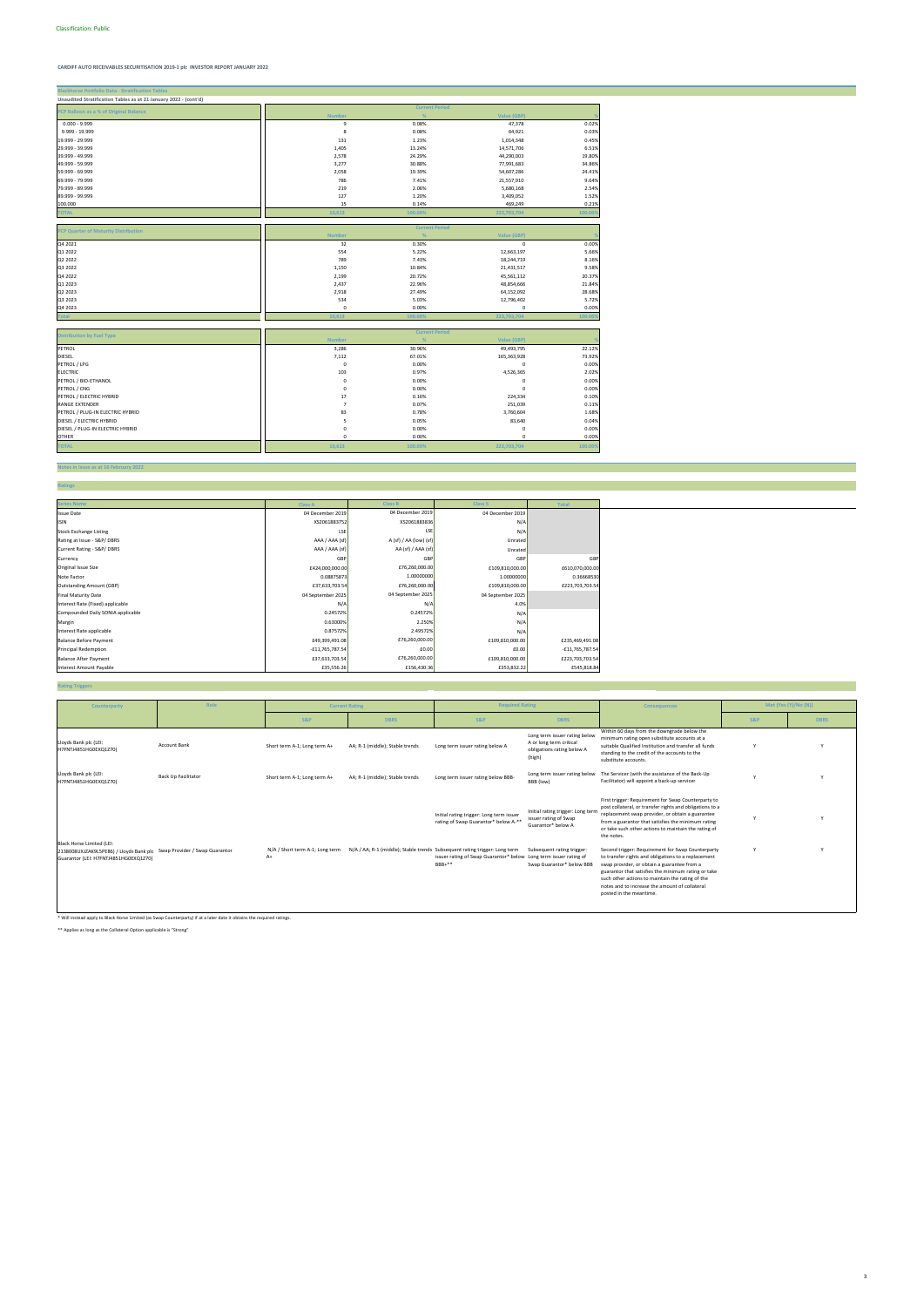**Non Rating triggers**

**Waterfall Available Interest Collections**

| Interest Collections                                                                                                                                                                 | 906,474.49        |
|--------------------------------------------------------------------------------------------------------------------------------------------------------------------------------------|-------------------|
| Recoveries                                                                                                                                                                           | 101,381.44        |
| Bank interest income (on the Distribution Account and Liquidity Reserve Account)                                                                                                     |                   |
| Income from Authorised Investments                                                                                                                                                   |                   |
| Amounts available from the Liquidity Reserve Fund                                                                                                                                    |                   |
| Remaining Interest Collections Shortfall (from available principal collections)<br>Amounts received from the Swap Counterparty (if any)                                              |                   |
| Amounts available to Issuer from the RV Top Up Reserve Account                                                                                                                       |                   |
|                                                                                                                                                                                      |                   |
| Any surplus following repurchase of final receivables related to the exercise of call options<br>Any revenue collections that have not been applied on the immediately preceding IPD |                   |
| Any interest element of repurchased receivables (e.g. MODAGs and any R&W buy-outs)                                                                                                   | 1,602.68          |
| Any Revenue Collections that have not been applied above                                                                                                                             |                   |
| <b>Total Available Interest Collections</b>                                                                                                                                          | 1.009.458.61      |
| <b>Application of Available Interest Collections</b>                                                                                                                                 |                   |
| <b>Total Available Revenue Collections</b>                                                                                                                                           | 1.009.458.61      |
| Retained Amount to issuer (profit)                                                                                                                                                   | (916.66)          |
| Amounts due (pro rata and pari passu) to:                                                                                                                                            |                   |
| the Security Trustee                                                                                                                                                                 |                   |
| the Trustee                                                                                                                                                                          |                   |
| Amounts due to Paying Agent & the Registrar                                                                                                                                          |                   |
| Amounts due to the Swap Counter Party                                                                                                                                                | (36, 543.36)      |
| Amounts due to third party creditors for Issuers expenses (<=£20k)                                                                                                                   | (8, 116.89)       |
| Amounts due to Transaction Parties (pro rata and pari passu)                                                                                                                         |                   |
| Amounts due to Cash Manager                                                                                                                                                          | (833.33)          |
| Amounts due to Servicer                                                                                                                                                              | (186, 419.75)     |
| Amounts due to Corporate Servicer Provider                                                                                                                                           |                   |
| Amounts due to the Account Bank                                                                                                                                                      | (31.03)           |
| Amounts due to the RV Top Up Reserve Account Bank                                                                                                                                    |                   |
| Amounts due to Back-Up Facilitator                                                                                                                                                   |                   |
| Amounts due to Auditors and other professional advisors                                                                                                                              |                   |
| Amounts due for Administrator Incentive Fee                                                                                                                                          |                   |
| Class A Note Interest                                                                                                                                                                | (35, 556.26)      |
| Class B Note Interest                                                                                                                                                                | (156, 430.36)     |
| Replenish Liquidity Reserve Fund to the Liquidity Reserve Fund Required Amount                                                                                                       |                   |
| Replenish Principal Deficiency Ledger                                                                                                                                                | (112,070.90)      |
| Payment of any shortfall of interest in respect of the RV Top Up Reserve Loan                                                                                                        | (11, 489.41)      |
| Repayment of RV Top Up Reserve Loan in respect of any amounts drawn by the Issuer from the RV Top Up Reserve Fund                                                                    |                   |
| Class S Note Interest                                                                                                                                                                | (353, 832.22)     |
| Swap Counterparty Subordinated amounts                                                                                                                                               |                   |
| Other amounts owed by the Issuer under the transaction documents                                                                                                                     |                   |
| Interest due and payable to the Subordinated Loan Provider (in respect of Liquidity Reserve and Expense Loan only)                                                                   | (7,625.88)        |
| Repayment of Principal on the Subordinated Loan to the Subordinated Loan Provider (in respect of the Expense Loan only)                                                              |                   |
| Deferred purchase price to the seller                                                                                                                                                | (99, 592.55)      |
| Total                                                                                                                                                                                |                   |
| <b>Available Principal Collections</b>                                                                                                                                               |                   |
| <b>Principal Collections</b>                                                                                                                                                         | 5,123,907.42      |
| Unscheduled Principal Collections (Prepayments)                                                                                                                                      | 6,261,298.74      |
| Amounts credited from Principal Deficiency Ledger                                                                                                                                    | 112,070.90        |
| Principal Collections not applied on immediately preceding IPD                                                                                                                       |                   |
| Principal element of any repurchased receivables (e.g. MODAGs and any R&W buy-outs)                                                                                                  | 268,510.48        |
| Any Principal Collections that have not been applied above                                                                                                                           |                   |
| Total                                                                                                                                                                                | 11,765,787.54     |
| <b>Application of Available Principal Collections</b>                                                                                                                                |                   |
| Available Principal Collections                                                                                                                                                      | 11,765,787.54     |
| <b>Interest Collections Shortfall</b>                                                                                                                                                |                   |
| Class A Notes Principal Amount until paid in full                                                                                                                                    | (11, 765, 787.54) |
| Class B Notes Principal Amount until paid in full                                                                                                                                    |                   |
| Class S Notes Principal Amount until paid in full                                                                                                                                    |                   |
| Any remaining principal collections to the Available Interest Collections                                                                                                            |                   |
| Total                                                                                                                                                                                |                   |
|                                                                                                                                                                                      |                   |
| <b>Liquidity Reserve Fund</b>                                                                                                                                                        |                   |
| Liquidity Reserve Fund Required Amount                                                                                                                                               | 9 151 050 00      |
| Liquidity Reserve Fund Opening Balance                                                                                                                                               | 9,151,050.00      |
| Net Credits/Debits on IPD                                                                                                                                                            |                   |
| <b>Closing Balance</b>                                                                                                                                                               | 9,151,050.00      |

| <b>RV Top Up Reserve Fund</b>                                                                                    |                |
|------------------------------------------------------------------------------------------------------------------|----------------|
| RV Top Up Reserve Required Amount at start of period                                                             | 40.429.094.19  |
| RV Top Up Reserve Drawn Amounts used as Available Interest Receipts in Period                                    |                |
| RV Top Up Reserve Drawn Amounts released to Subordinated Loan Provider to repay RV Top Up Reserve Loan in Period | (1,483,045.34) |
| <b>Closing Balance</b>                                                                                           | 38,946,048.84  |
|                                                                                                                  |                |
| Principal Deficiency Ledger *                                                                                    |                |
| <b>Opening Balance</b>                                                                                           |                |

| ______<br>Opening Balance |              |
|---------------------------|--------------|
| Debit                     | 112,070.90   |
| Credit                    | (112,070.90) |
| <b>Closing Balance</b>    |              |

\*Applicable first to the Class S Note Sub-PDL until the debit balance on such sub-ledger equals the Principal Amount outstanding of the Class S Notes, then the Class B Note Sub-PDL until the debit balance on such sub-ledge

| Event                          | <b>Test</b>                                                                                                                                                                                                                                                                                                                                                                                                                                                                                                                                                                                                                                                                                                                                                                                                                                                                                                                                                                                                                                                                                                                                                                                                    | <b>Consequence</b>                                                                                                                                                                                                                                                                             | <b>Occurrence</b> |  |  |
|--------------------------------|----------------------------------------------------------------------------------------------------------------------------------------------------------------------------------------------------------------------------------------------------------------------------------------------------------------------------------------------------------------------------------------------------------------------------------------------------------------------------------------------------------------------------------------------------------------------------------------------------------------------------------------------------------------------------------------------------------------------------------------------------------------------------------------------------------------------------------------------------------------------------------------------------------------------------------------------------------------------------------------------------------------------------------------------------------------------------------------------------------------------------------------------------------------------------------------------------------------|------------------------------------------------------------------------------------------------------------------------------------------------------------------------------------------------------------------------------------------------------------------------------------------------|-------------------|--|--|
| Servicer Termination Events    | (a) the Servicer fails to direct (or to procure the direction of) any movement of Collections, and such failure has<br>continued un-remedied for a period of 5 Business Days, unless: (i) the failure was caused by an event outside the<br>Servicer's control and does not continue for more than 10 Business Days; or (ii) the failure relates to an amount no<br>greater than 0.05% of the aggregate Principal Amount Outstanding of all Notes and does not continue for more than 90<br>days after such failure; or<br>(b) the Servicer (i) fails to observe or perform any of its covenants and obligations and such failure results in a material<br>adverse effect on the Purchased Receivables and continues un-remedied for a period of 60 days or (ii) fails to maintain its<br>FSMA authorisation or any other regulatory licence or approval required and such failure continues un-remedied for a<br>period of 60 days; or<br>(c) the occurrence of an Insolvency Event in relation to the Servicer; or<br>(d) any of the warranties given by the Servicer prove to be untrue, incomplete or inaccurate and such default (if capable<br>of remedy) continues un-remedied for a period of 60 days. | Termination of appointment of Servicer.                                                                                                                                                                                                                                                        | N                 |  |  |
| Cash Manager Termination Event | (a) default is made by the Cash Manager in the payment due and payable by it and such default continues un-remedied Termination of the appointment of the Cash Manager.<br>for a period of 5 Business Days; or<br>(b) default is made by the Cash Manager in the performance or observance of any of its other covenants and obligations<br>and such default continues un-remedied for a period of 60 days; or<br>(c) an Insolvency Event with respect to the Cash Manager occurs; or<br>(d) a FATCA Deduction is imposed on any payment made by the Cash Manager, which cannot be avoided by reasonable<br>measures.                                                                                                                                                                                                                                                                                                                                                                                                                                                                                                                                                                                          |                                                                                                                                                                                                                                                                                                | N                 |  |  |
| <b>Perfection Events</b>       | (a) the Seller (or the Servicer on behalf of the Seller) fails to pay any sum due from it to the Issuer within 5 Business Days, A number of perfection acts may occur, including:<br>and such failure is not remedied within the earlier of 10 Business Days; or<br>(b) the Seller being required to perfect the Issuer's legal title to the Purchased Receivables by an order of a court of<br>competent jurisdiction or by any regulatory authority of which the Seller is a member or any organisation with whose<br>instructions it is customary for the Seller to comply; or<br>(c) it becoming necessary by law to perfect the Issuer's legal title to the Purchased Receivables; or<br>(d) the Seller calling for perfection by serving notice in writing to that effect on the Issuer and the Security Trustee; or<br>(e) the occurrence of an Insolvency Event in respect of the Seller; or<br>(f) the occurrence of a Severe Deterioration Event in respect of the Seller; or<br>(g) it becoming necessary for enforcement of the Issuer's rights.                                                                                                                                                   | (a) Customers being notified of the sale of the Purchased Receivables to<br>the Issuer:<br>(b) legal title to the Portfolio being transferred to the Issuer; and<br>(c) Customers being directed to pay amounts outstanding in respect of<br>the Purchased Receivables directly to the Issuer. | N                 |  |  |
| <b>Events of Default</b>       | (a) the Issuer fails to pay interest due on Notes of the Controlling Class within 5 business days of its due date;<br>(b) the Issuer fails to pay the principal amount of a Class of Notes in full on its Final Legal Maturity Date;<br>(c) the Issuer breaches its obligations and such breach has a Material Adverse Effect and is (a) incapable of remedy or (b)<br>if capable of remedy, remains un-remedied for 60 calendar days;<br>(d) the Security granted becoming void, unenforceable or ineffective; and<br>(e) an Insolvency Event regarding the Issuer.                                                                                                                                                                                                                                                                                                                                                                                                                                                                                                                                                                                                                                           | The Notes may be declared immediately due and payable.                                                                                                                                                                                                                                         | N                 |  |  |
| Change of Control Event        | 51 per cent. or more of the issued share capital of the Servicer is no longer held beneficially by a member of the Lloyds<br><b>Banking Group</b>                                                                                                                                                                                                                                                                                                                                                                                                                                                                                                                                                                                                                                                                                                                                                                                                                                                                                                                                                                                                                                                              | The Servicer (with the assistance of the Back-Up Facilitator) will appoint<br>a back up servicer.                                                                                                                                                                                              | N                 |  |  |

ī